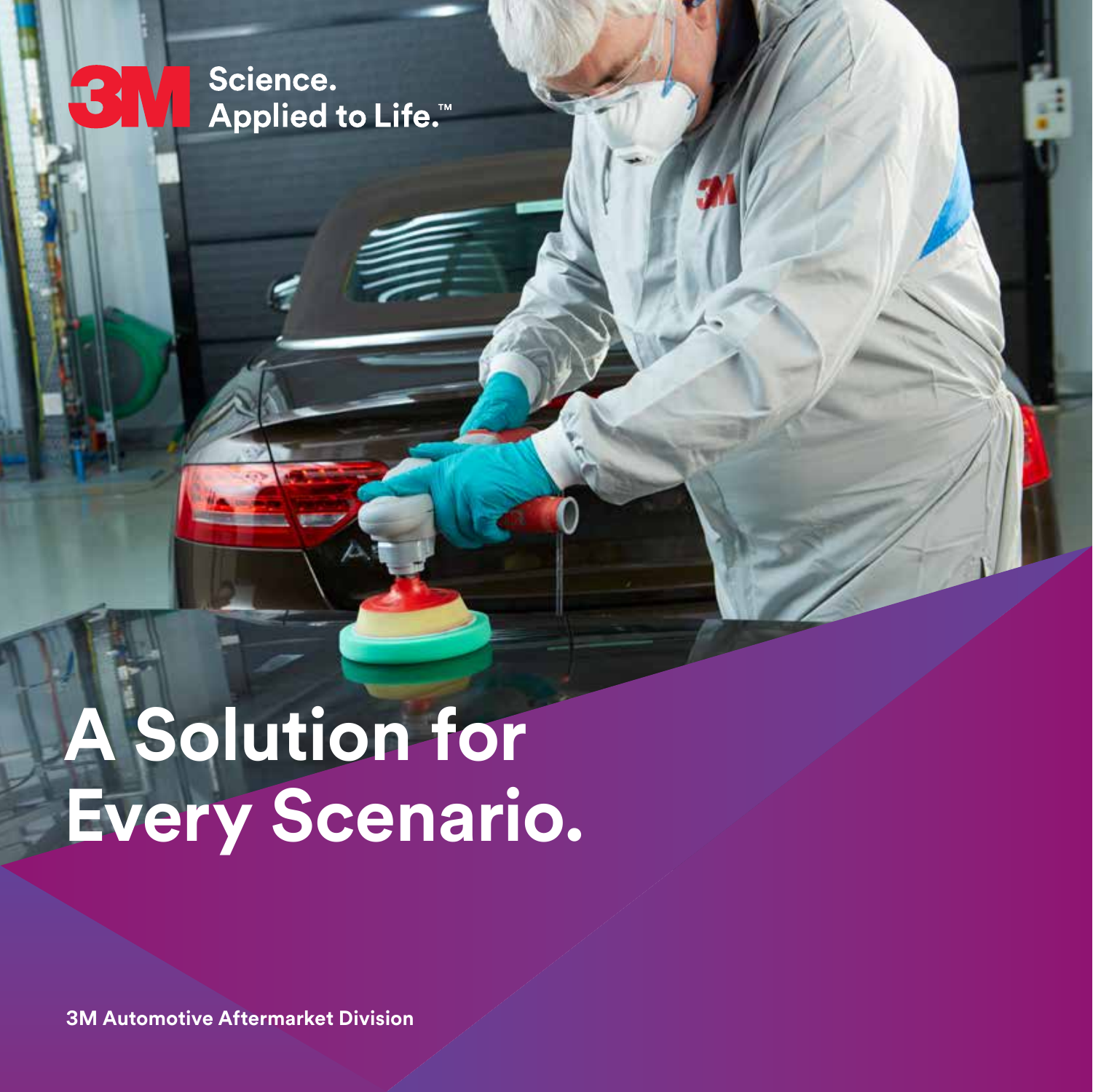**Trusted by automotive bodyshop professionals worldwide, our colour-coded products make it easy to choose the right tools for the job. Ideal for use on all automotive and marine paint – including hard and scratch-resistant – they'll help you work, step-by-step, to achieve that perfect showroom finish.** 

# **Health and Safety.**

**To protect against the respiratory, hearing and eye hazards that can be caused by bodyshop repair processes, control measures should always be put in place. Suggested PPE includes:**

**• 3M Respirators**

**MARKETING** 

**• 3M Hearing Protection**

 $A =$ 

**• 3M Eye Protection**

**Please note, it is ultimately the responsibility of the employer to select the most appropriate control measures, based on a full risk assessment.**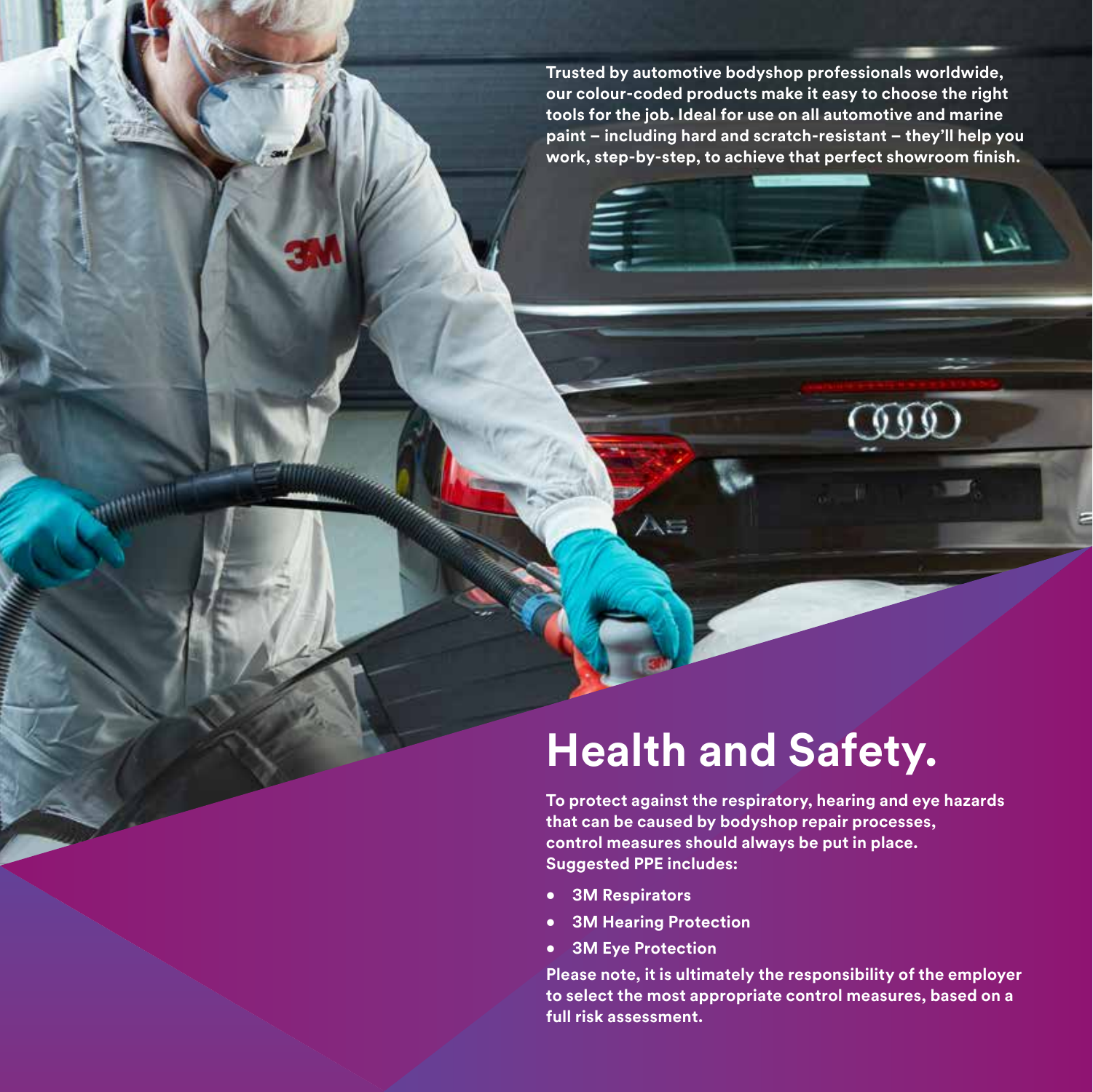### **Scenario 1.**

### **The Ultimate Finish.**

**3-stage process for dark cars // 2-stage process for light cars.**

#### **1. Compound**

Work a small amount of 3M™ Perfect-It™ III Fast Cut PLUS Compound (50417) into a 3M™ Compounding Pad (50487). Begin using the rotary polisher, working a small area at a time and making sure to reapply the compound for each new area. A 3M™ Scotch-Brite™ High Performance Cloth (60671) can be used with 3M™ Glass Cleaner (80631) to check if all sanding marks have been removed.

#### **2. Polish**

Place a small amount of 3M™ Perfect-It™ III Extra Fine PLUS Compound (80349) onto a 3M™ High Gloss Polishing Pad (50488). Move the polisher across the panel until a high shine is achieved. Remove any residue with 3M™ Scotch-Brite™ Yellow High Performance Cloth (60669).

#### **3. Finish**

Apply a small amount of 3M™ Perfect-It™ Ultrafina™ SE (50383) to a 3M™ Perfect-It™ Ultrafina™ Foam Polishing Pad (50388). Begin with medium pressure to remove swirls and holograms, and then less pressure to achieve the ultimate finish. Finally, remove any residue with a 3M™ Scotch-Brite™ High Performance Cloth (60670).

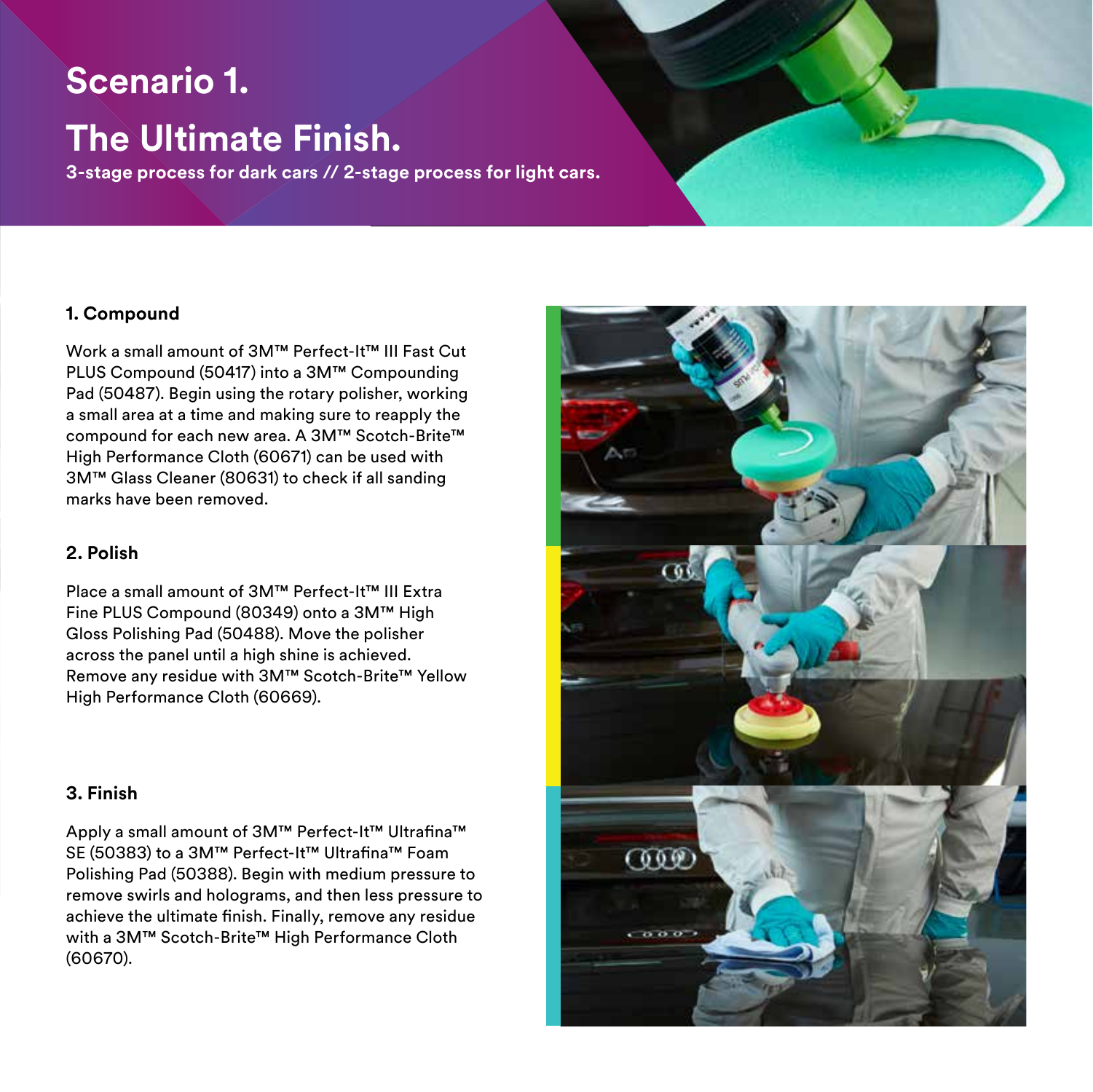# **Scenario 2.**

# **The Quick Throughput.**

**2 stage // 1 compound process.**

3M™ Perfect-It™ III Fast Cut PLUS Compound is the smart choice for professionals. This fast-acting, high-performance liquid abrasive is designed to remove sanding scratches from both refinished and AOEM paintwork, for an immaculate finish. This process delivers fantastic results, fast!

Using a polisher, work 3M™ Perfect-It™ III Fast Cut PLUS Compound (50417) across the panel using a 3M™ Perfect-It™ Green Compounding Pad (50487). After finishing this step, apply a light spray of water to the panel. Then work across the panel for a second time using the 3M™ High Gloss Yellow Polishing Pad (50488).



# **Scenario 3. Hard/Scratch-resistant Lacquers.**

This process makes it easy to achieve a superior level of cut on scratch-resistant paint, or paint that has had a longer curing time.

Make an assessment of the paintwork. A wool compounding head can be used to offer a more aggressive cut compared to standard 3M pads.

Choose the appropriate compound and the corresponding pad. Deep scratches require 3M™ Perfect-It™ III Fast Cut PLUS Compound (50417) or 3M™ Perfect-It™ Fast Cut XL Compound (51052), whereas 3M™ Perfect-It™ III Extra Fine PLUS Compound (80349) can be used on lighter scratches. Work a small amount of 3M compound into the pad and pass across the panel using a polisher. To remove residue, use a 3M™ Scotch-Brite™ Green High Performance Cloth (60671).

For hard/scratch-resistant lacquers, flat down the area and use the 3 stage ultimate finish process substituting the 3M™ Green Pad for a 3M™ Wool Pad. 3M™ Perfect-It™ III Extra Fine PLUS Compound (80349) should be used to remove age-related surface scratches from aged paint.

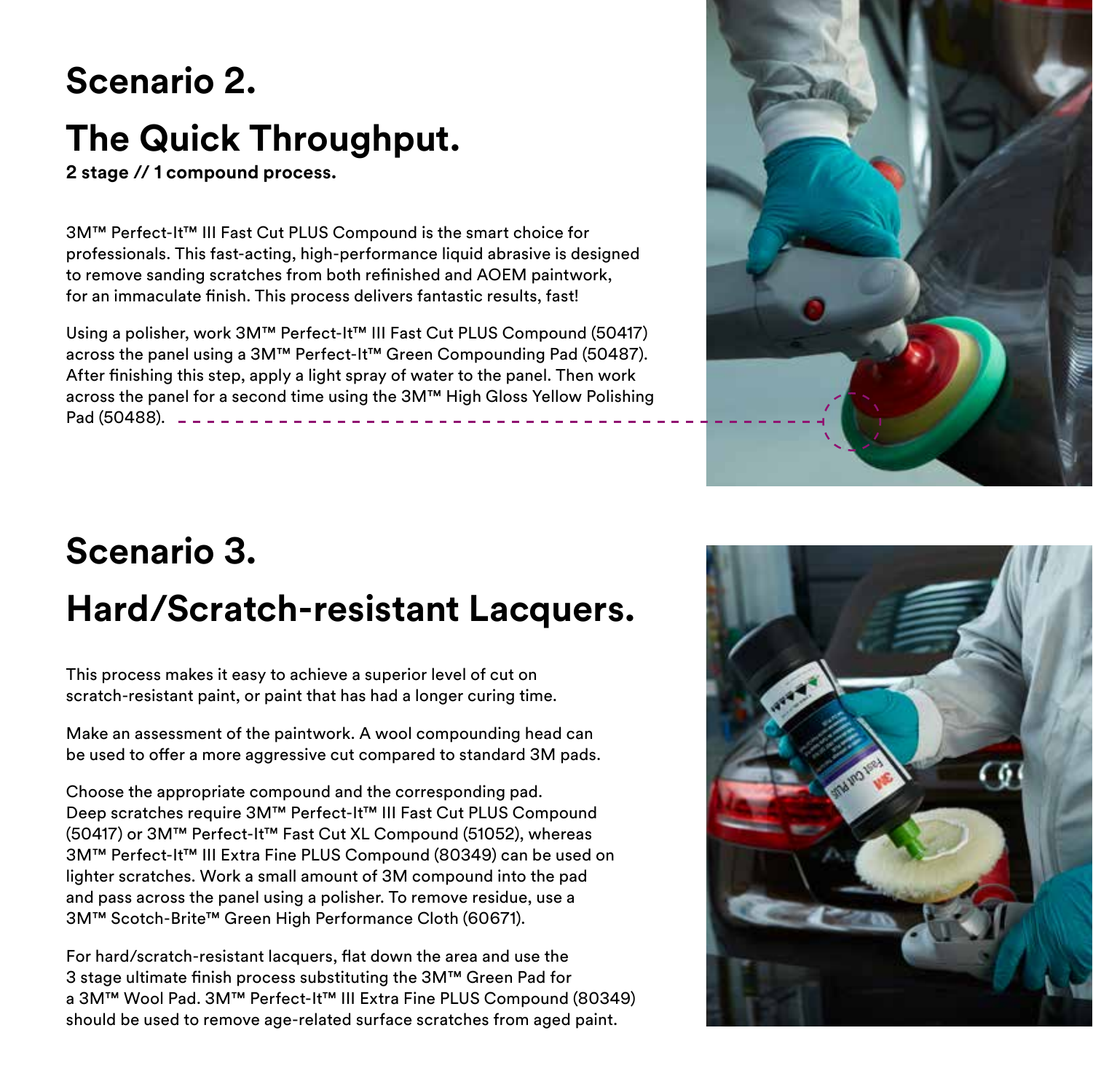# **Scenario 4. Paint Defect Removal.**

Paint imperfections can be removed using a 3M™ 260L Micro Finishing Disc with an interface pad on a sander. For smaller areas, choose the appropriate abrasive grade and size, with the corresponding block from the 3M™ Paint Defect Removal System.

Scratches caused by removing paint imperfections can be refined using a 3M™ Trizact™ Fine Finishing Disc P3000, and then perfected even further with a 3M™ Trizact™ Fine Finishing Disc P6000. Finally, the 3M™ colour-coded system can be used to achieve the ultimate finish.



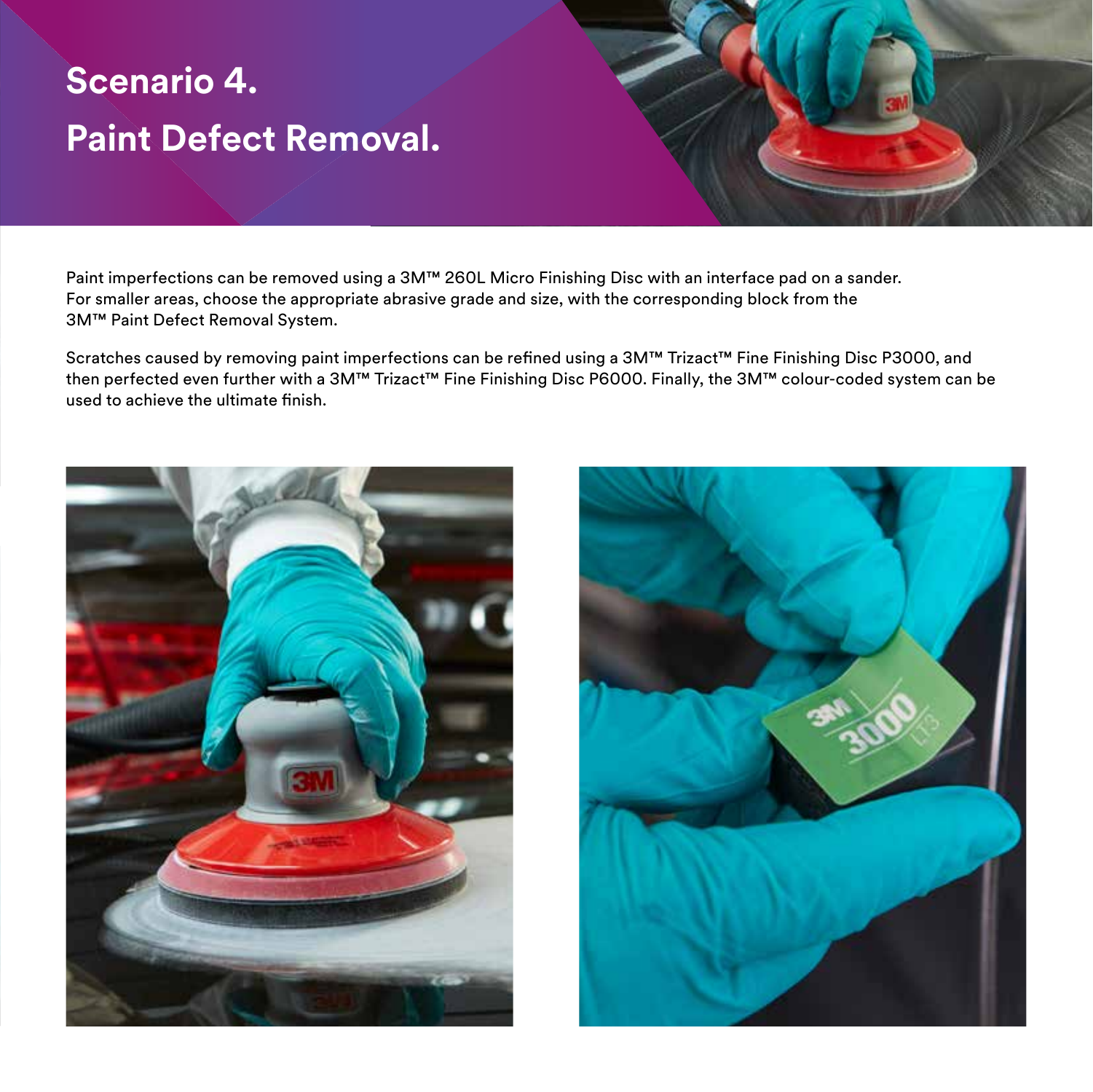### **Products.**

### **Compounds**

### **Ultrasoft Cloths**

**COD** 

| <b>Part Number</b> | <b>Product Name</b>  | <b>Part Number</b> | <b>Product Name</b>      |
|--------------------|----------------------|--------------------|--------------------------|
| 50417              | <b>FAST CUT PLUS</b> | 50400              | YELLOW ULTRA SOFT CLOTHS |
| 50383              | ULTRAFINA            | 50486              | BLUE ULTRA SOFT CLOTHS   |
| 80349              | EXTRAFINE PLUS       | 50489              | PINK ULTRA SOFT CLOTHS   |

### **High Performance Cloths**

| <b>Part Number</b> | <b>Product Name</b>                                               |
|--------------------|-------------------------------------------------------------------|
| 60668              | MIXED (YELLOW, BLUE, GREEN) SCOTCH-BRITE™ HIGH PERFORMANCE CLOTHS |
| 60669              | YELLOW SCOTCH-BRITE™ HIGH PERFORMANCE CLOTHS                      |
| 60670              | BLUE SCOTCH-BRITE™ HIGH PERFORMANCE CLOTHS                        |
| 60671              | GREEN SCOTCH-BRITE™ HIGH PERFORMANCE CLOTHS                       |

### **Standard Pads**

### **Standard Pads**

| <b>Part Number</b> | <b>Product Name</b>         | <b>Part Number</b> | <b>Product Name</b> |
|--------------------|-----------------------------|--------------------|---------------------|
| 50388              | <b>BLUE 150MM</b>           | 50708              | <b>BLUE</b>         |
| 50457              | <b>BLUE HIGH GLOSS 75MM</b> | 50874              | GREEN 216MM         |
| 50487              | <b>GREEN 150MM</b>          | 50875              | YELLOW 216MM        |
| 50488              | YELLOW 150MM                | 50878              | GREEN 150MM         |
| 50499              | <b>GREEN 75MM</b>           | 50879              | YELLOW 150MM        |
| 50536              | YELLOW GLOSS PAD 75MM       | 50880              | <b>BLUE 150MM</b>   |
| 09378              | <b>HIGH GLOSS PAD</b>       |                    |                     |
| 09550              | <b>COMPOUNDING PAD</b>      |                    |                     |
| 01927              | <b>WOOL BUFFING PAD</b>     |                    |                     |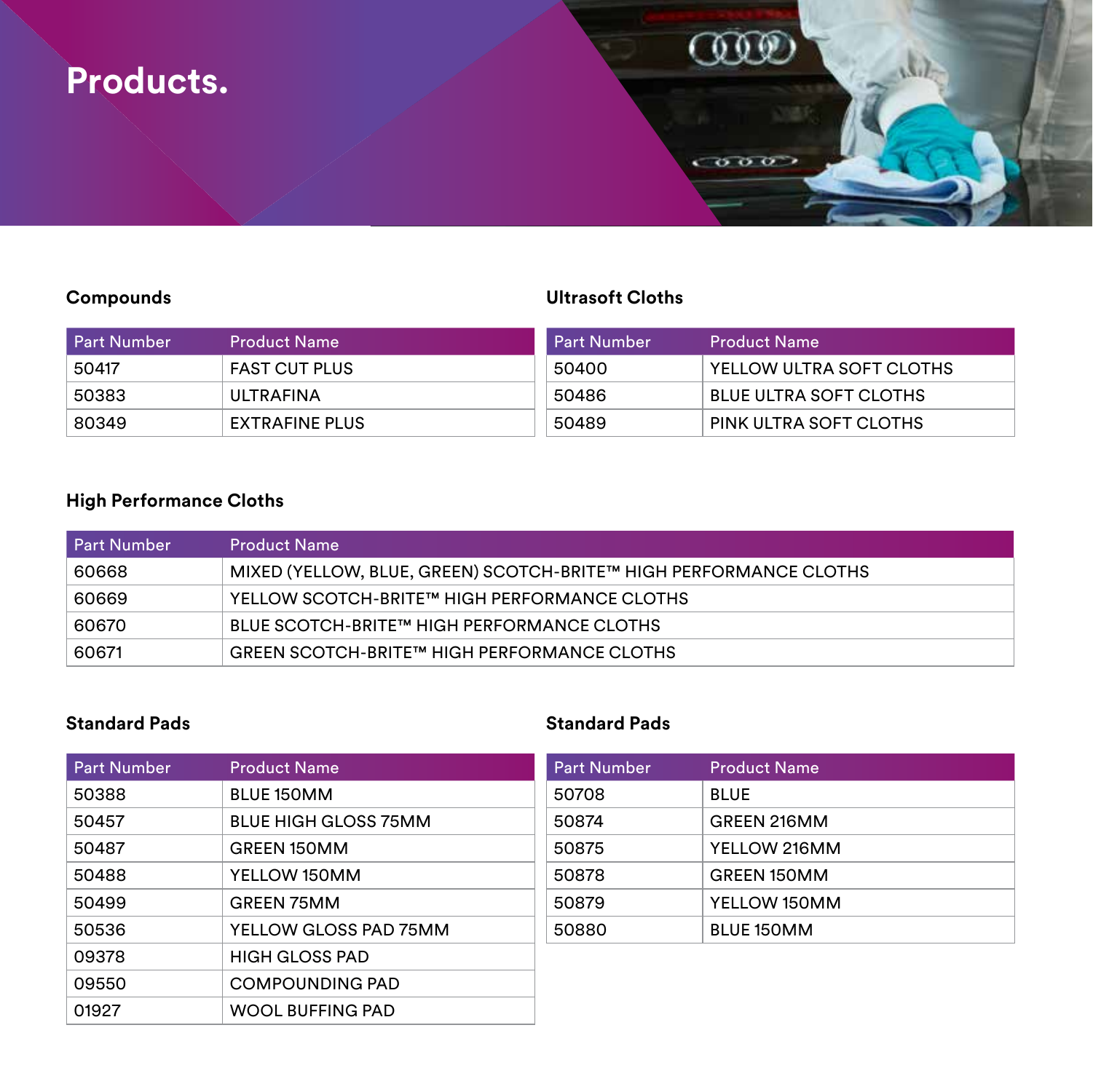# **Training & Support**

3M Automotive Aftermarket Division has built a strong reputation for high-quality support and training. The range of support available includes technical advice, productivity and profitability training as well as occupational health advice.

Contact your local sales representative to find out more or visit 3M.co.uk/bodyshop for more information.